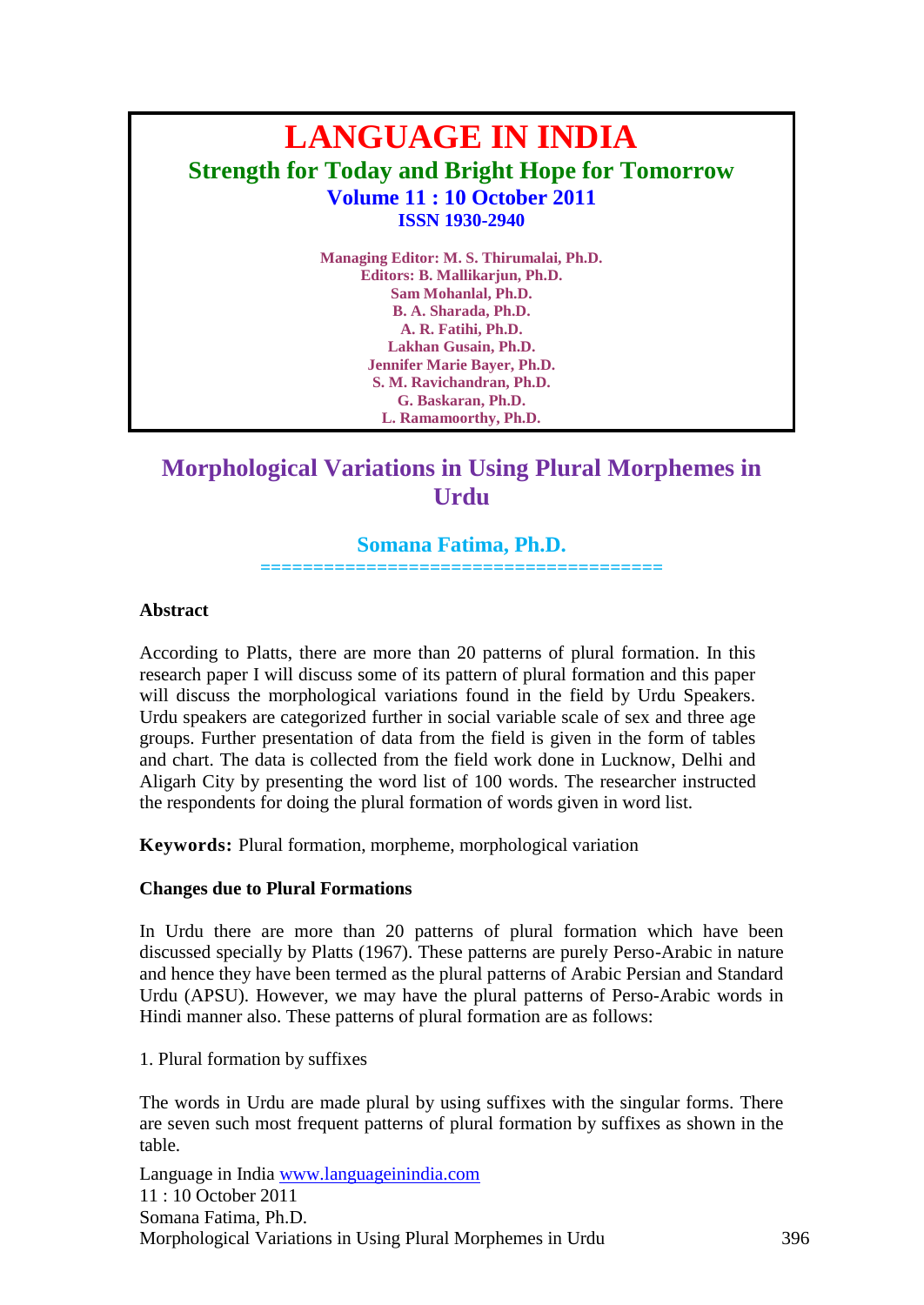| <b>Singular</b> | Word  | <b>Plural</b> | Word       | <b>Gloss</b> |
|-----------------|-------|---------------|------------|--------------|
| Saval           | سو ال | sAvalat       | سو الات    | 'questions'  |
| nazIr           | ناظر  | <b>Nazrin</b> | ناظرين     | 'spectators' |
| hAvala          | حوالہ | hAvalajat     | حو الہ جات | 'references' |
| mAhman          | مبمان | mAhmanan      | مبمانان    | 'guests'     |
| GAzAl           | غزل   | GAzAlIyat     | غز ليات    | 'ghazals'    |
| sAd             | سد    | sAdha         | سدىا       | 'hundreds'   |

## 1. Patterns of Pluralisation with suffixes

2. Plural formation by Prefixes and the Morpho-Phonemic change

There are many words in Urdu whose plurals are made with the help of prefixes. When prefixes are attached, the process results in some morpho-phonemic change in the forms only then the singular forms become plural. There are seven such patterns as shown in table.

2. Plural Formation with Prefixes and Morpho-phonemic change

| <b>Singular</b> | Word | <b>Plural</b> | Word    | <b>Gloss</b>       |
|-----------------|------|---------------|---------|--------------------|
| sAbAq           | سبق  | Asbaq         | اسباق   | 'lessons'          |
| jUz             | جز   | Ajza          | اجزا    | 'portion/elements' |
| nAbi            | نبي  | AmbIya        | انبيا   | 'prophets'         |
| hAbib           | حبيب | Ahlbba        | احباب   | 'pl. of dear'      |
| rUkh            | ركن  | Arakin        | ار اکين | 'member'           |
| yom             | يوم  | Ayyam         | ايام    | days <sup>?</sup>  |
| zUlm            | ظلم  | mAzalIm       | مظالم   | 'cruelities'       |

3. Plural Formation with infixes and vowel harmony

Several words are made plural with the help of infixes in the singular forms. The difference between some singular and plural forms is very thin and hence it becomes difference. Some most frequent patterns may be seen below. There are some other words which when take infixes change in quite a different manner specially in the case when there results vowel harmony for example in /xAt/ 'letter' /xUtut/ 'letters'.

## 3. Plural formation with infixes and vowel harmony

| <b>Singular</b> | Word | <b>Plural</b> | Word     | <b>Gloss</b> |
|-----------------|------|---------------|----------|--------------|
| manı            | معد  | mAani         | معانے ِ  | meanings     |
| am              | عاد  | Avam          | عه<br>اد | 'public'     |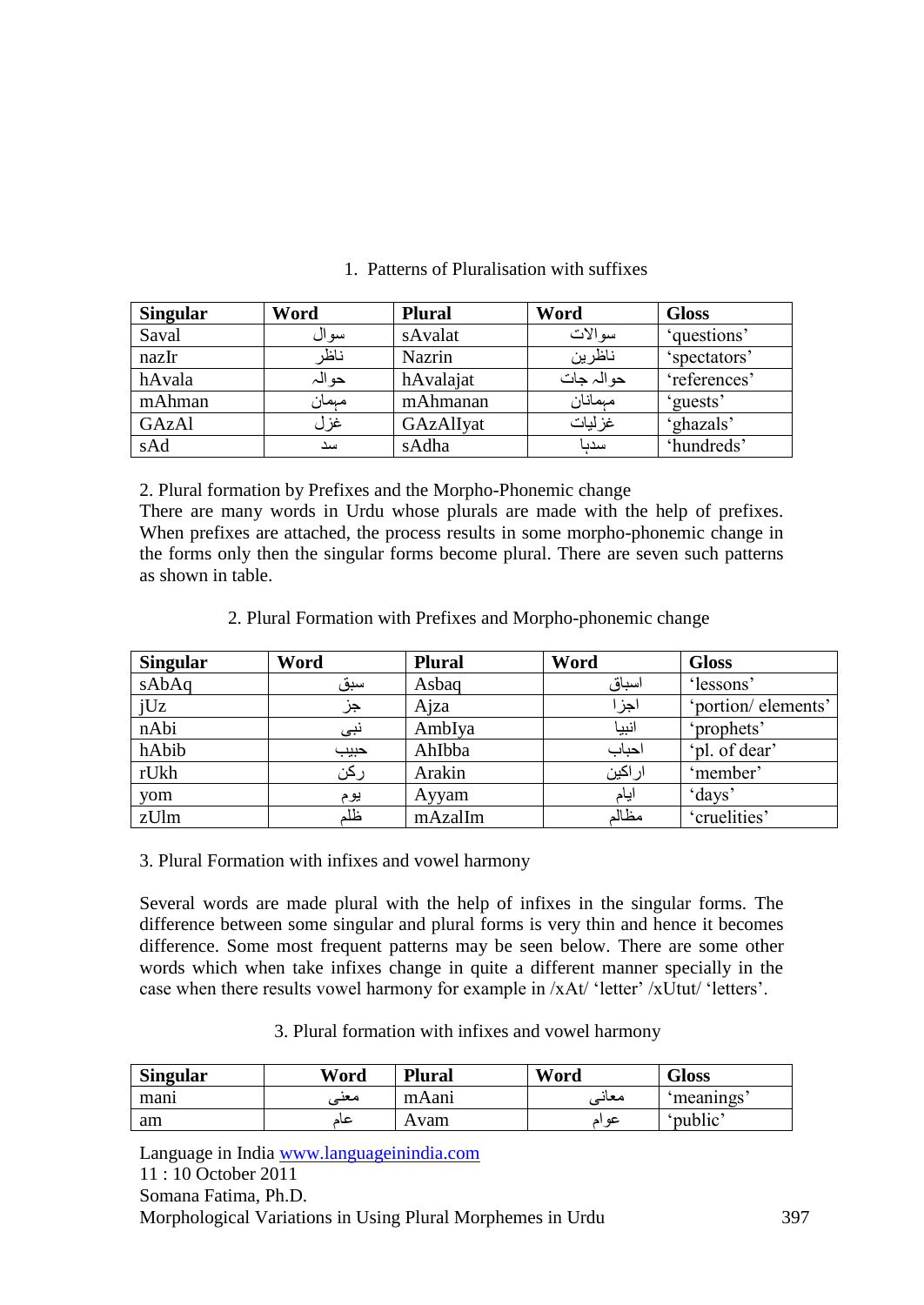| t Arz | 19<br>$\sim$ | $\sim$<br>fAralz | اعصا<br>$\cdot$ | duties  |
|-------|--------------|------------------|-----------------|---------|
| xAt   | حط           | x Utut           | حصہ ص           | letters |

4. Plural Formation with Morpho-phonemic Alternations

Many Urdu words are made plural with the help of morpho-phonemic alternations. These alternations are also of different types. The plural formation with such alternations may be seen in the following table.

| <b>Singular</b> | Word  | <b>Plural</b> | Word   | <b>Gloss</b>        |
|-----------------|-------|---------------|--------|---------------------|
| qanun           | قانون | qAvanin       | قوانين | 'laws'              |
| vAzir           | وزير  | vUzra         | وزراء  | 'ministers'         |
| šaitan          | شيطان | šAyatin       | شياطين | 'devils'            |
| qafIya          | قافيہ | qAvafi        | قوافي  | 'rhyming words'     |
| haji            | حاجى  | hUjjaj        | حجاج   | 'performers of Haj' |

|  |  | 4. Plural Formation with morpho-phonemic alternations in singular forms |
|--|--|-------------------------------------------------------------------------|
|--|--|-------------------------------------------------------------------------|

#### **1. Some Rules: Use of one frequent pattern formation for several different patterns**

The speakers are exposed maximum to the words which are made plural by adding suffix /-at-/ as in sAval 'question'― sAvalat 'questions'. Moreover this is the simplest pattern of plural formation in Urdu from among all the Perso-Arabic patterns of plural in Urdu. Speakers apply the patterns of overgeneralization on those words also which follow different patterns of plural formation.

| Urdu-Sg             | <b>Urdu-Pl in use</b> | <b>Urdu-Pl</b> | <b>Gloss</b>        |
|---------------------|-----------------------|----------------|---------------------|
| tAsnif              | tAsnifat              | tAsanif        | 'creative writings' |
| تصنيف               | تصنيفات               | تصنيف          |                     |
| vAzir               | vAzirat               | vUzAra         | 'ministers'         |
| وزير                | وزيرات                | وزراء          |                     |
| qanun               | qanunat               | qAvanin        | 'rules; laws'       |
| قانون               | قانو نات              | قونين          |                     |
| sAbAq               | sAbqat                | Asbaq          | 'lessons'           |
| سبق                 | سىقات                 | اسباق          |                     |
| mahIr               | mahIrat               | mahrin         | 'experts'           |
| ما <u>ېر</u><br>šer | ماہرات                | ماہرین         |                     |
|                     | šerat                 | Ašar           | 'verses'            |
| شير                 | شعرات                 | اشعار          |                     |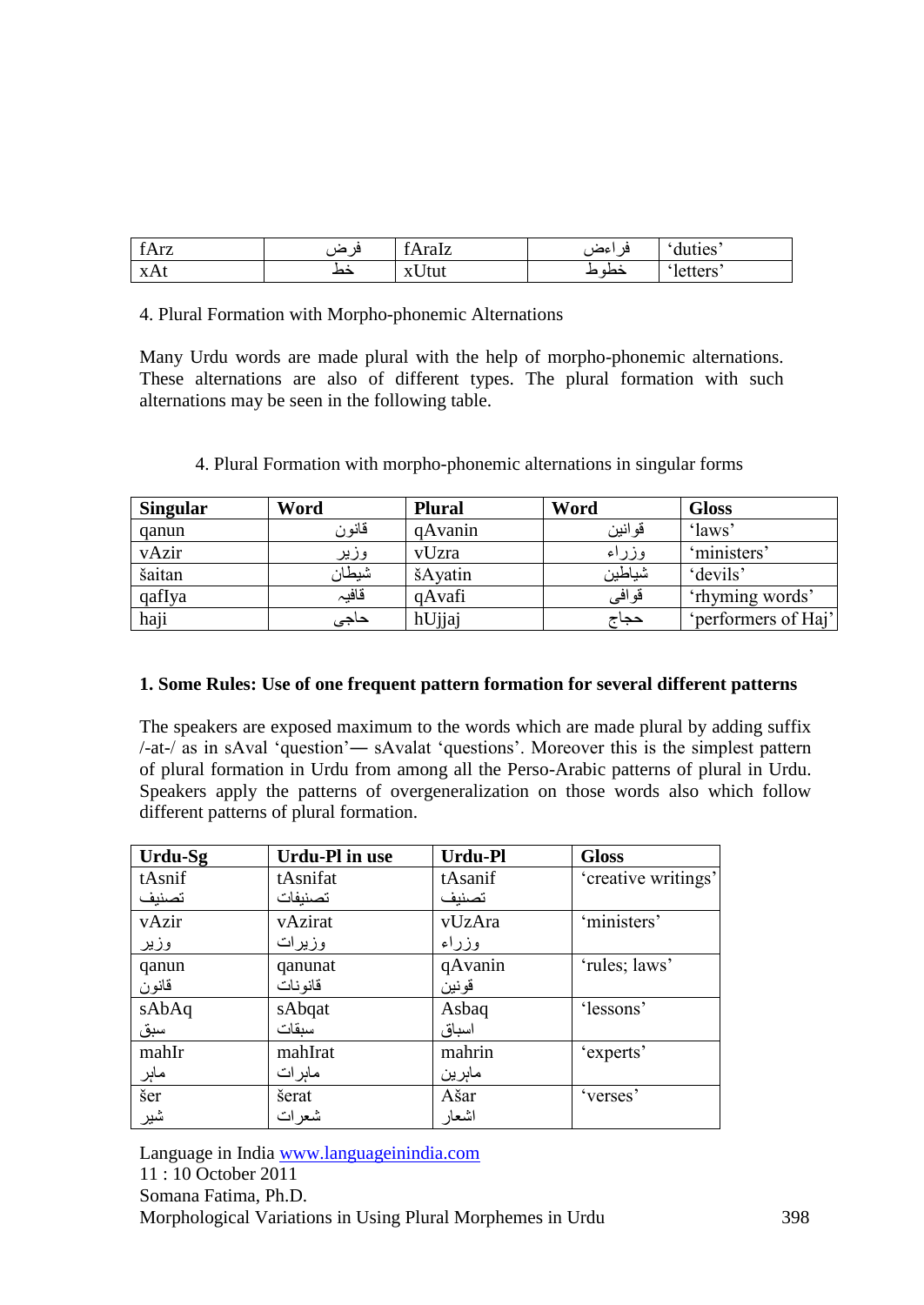| fauj          | faujat | Afvaj   | 'armies'     |
|---------------|--------|---------|--------------|
| فوج  <br>sInf | فوجات  | افواج   |              |
|               | sInfat | Asnaf   | 'genres'     |
| صنف           | صنفات  | اصناف   |              |
| zUlm          | zUlmat | mAzalIm | 'crualities' |
| ظلم           | ظلمات  | مظالم   |              |
| rAsm          | rAsmat | rUsum   | 'traditions' |
| رسم           | ر سمات | رسوم    |              |

In the field, the researcher finds that people are used to saying tAsnifat in place of tAsanif, vAzirat in place of vUzAra, qanunat in place of qAvanin, sAbqat in place of Asbaq, mahIrat in place of mahrin and sherat in place of Ashar. They are least bothered about the correct pluralisation of Urdu words. They said that they used these plural forms only for the conversation and for the transformation of Ideas.

61.66 per cent of males use tAsnifat as the plural form of tAsnif, 61.70 per cent of males use vAzirat as the plural form of vAzir, 66 per cent of males use qanunat as the plural form of qanun, 67.33 per cent of males use sAbqat as the plural form of sAbAq and 63.60 per cent of males use mahIrat as the plural form of mAhir on the other hand 68 per cent of females use tAsnifat as the plural form of tAsnif, 63.66 per cent of females use vAzirat as the plural form of vAzir, 61.60 per cent of females use qanunat as the plural form of qanun, 61.75 per cent of females use sAbqat as the plural form of sAbAq and 68.30 per cent of females use mahIrat as the plural form of mAhir.



80 per cent of males of Age group1 use tAsnifat as the plural form of tAsnif, 81 per cent of males use vAzirat as the plural form of vAzir, 83 per cent of males use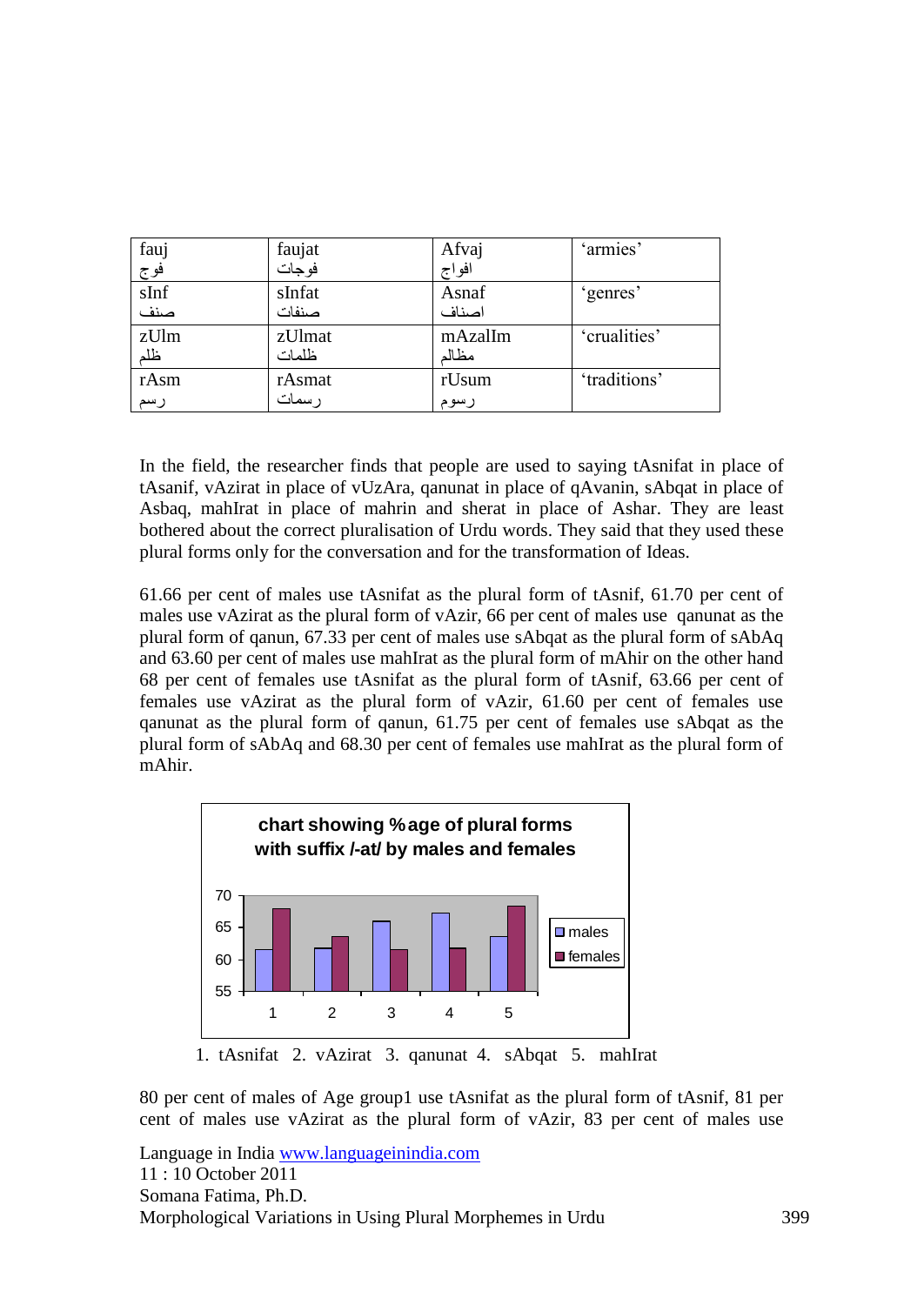qanunat as the plural form of qanun, 84 per cent of males use sAbqat as the plural form of sAbAq and 70 per cent of males use mahIrat as the plural form of mAhir on the other hand 74 per cent of females of Age group1 use tAsnifat as the plural form of tAsnif, 75 percent of females use vAzirat as the plural form of vAzir, 76 per cent of females use qanunat as the plural form of qanun, 80 per cent of females use sAbqat as the plural form of sAbAq and 80 per cent of females use mahIrat as the plural form of mAhir.



75 per cent of males of Age group2 use tAsnifat as the plural form of tAsnif, 60 per cent of males use vAzirat as the plural form of vAzir, 65 per cent of males use qanunat as the plural form of qanun, 67 per cent of males use sAbqat as the plural form of sAbAq and 69 per cent of males use mahIrat as the plural form of mAhir on the other hand 79 per cent of females of Age group2 use tAsnifat as the plural form of tAsnif, 76 per cent of females use vAzirat as the plural form of vAzir, 70 per cent of females use qanunat as the plural form of qanun, 71 per cent of females use sAbqat as the plural form of sAbAq and 72 per cent of females use mahIrat as the plural form of mAhir.

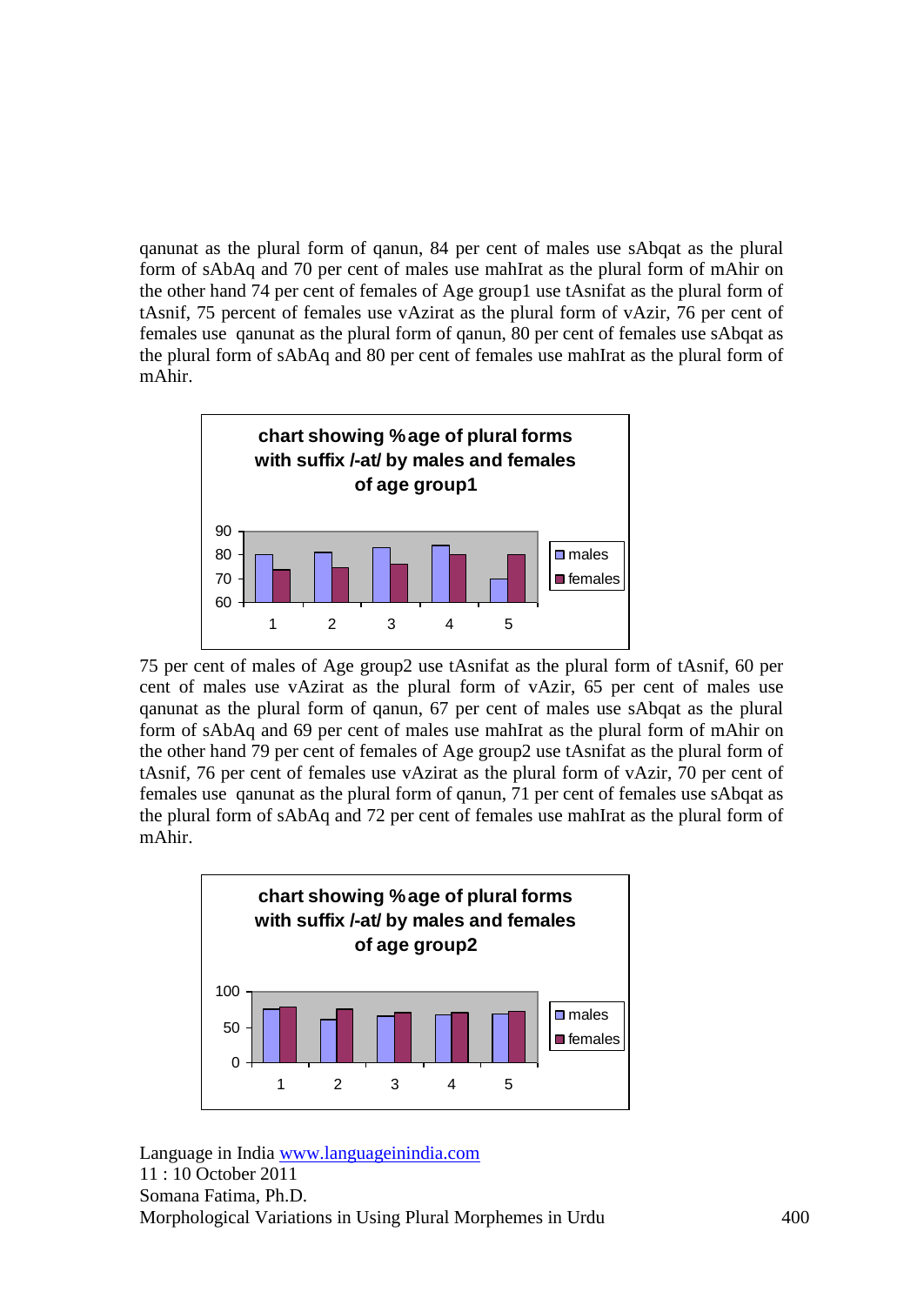30 per cent of males of Age group3 use tAsnifat as the plural form of tAsnif, 45 per cent of males use vAzirat as the plural form of vAzir, 50 per cent of males use qanunat as the plural form of qanun, 51 per cent of males use sAbqat as the plural form of sAbAq and 52 per cent of males use mahIrat as the plural form of mAhir on the other hand 51 per cent of females of Age group3 use tAsnifat as the plural form of tAsnif, 40 percent of females use vAzirat as the plural form of vAzir, 39 per cent of females use qanunat as the plural form of qanun, 35 per cent of females use sAbqat as the plural form of sAbAq and 53 per cent of females use mahIrat as the plural form of mAhir.



## **2. Addition of oblique plural marker /-õ/ with the plural forms which is not needed.**

In Urdu, the singular form of words is used with the /- õ/ suffix in the oblique plural. It would have been alright if /- õ/ suffix is added to singular forms to singular forms to make then plural in Indic manner but in Perso-Arabic manner /-õ/ suffix is used in plural form. For example:

| Urdu-Sg | Urdu-Pl in use | Urdu-Pl | <b>Gloss</b> |
|---------|----------------|---------|--------------|
| xAyal   | xAyalatõ       | xAyalat | 'thought'    |
| خيال    | خيالاتوں       | خبالات  |              |
| sAbAb   | Asbabõ         | Asbab   | 'reasons'    |
| سبب     | اسبابوں        | اسباب   |              |
| hAq     | hUquqõ         | hUquq   | 'rights'     |
| حق      | حقوق           | حقوق    |              |
| jAzba   | jAzbatõ        | jAzbat  | 'emotions'   |
| جذبه    | جذبات          | جذبات   |              |
| hAq     | hAqaIqõ        | hAqaIq  | 'truths'     |
| حق      | حقائقو ں       | حقائق   |              |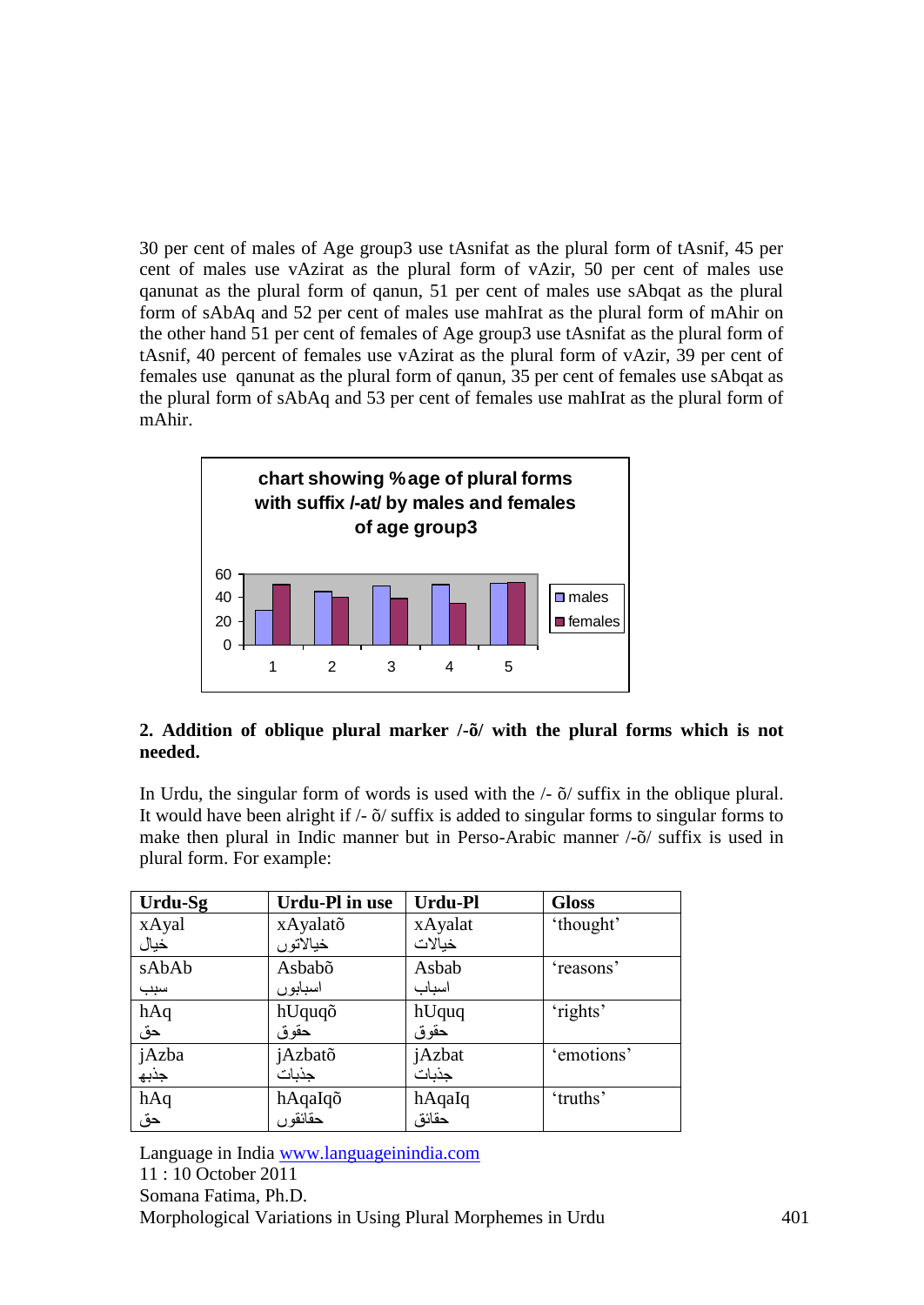| sAval     | sAvalatõ   | savalat   | 'question'     |
|-----------|------------|-----------|----------------|
| سوال      | سوالاتوں   | سو الات   |                |
| sInf      | Asnafõ     | Asnaf     | 'genres'       |
| صنف       | اصناف      | اصناف     |                |
| 1Afz      | Alfazõ     | Alfaz     | 'words'        |
| لفظ       | الفاظور    | الفاظ     |                |
| vAje      | vUjuhatõ   | vUjahat   | 'reasons'      |
| وجہ       | وجوباتوں   | وجوبات    |                |
| xUsusIyAt | xUsusIyatõ | xUsusIyat | 'qualities'    |
| خصوصيات   | خصوصياتوں  | خصوصيات   |                |
| šer       | Ašarõ      | Ašar      | 'verses'       |
| شعر       | اشعار و ں  | اشعار     |                |
| mUškIl    | mUškIlatõ  | mUškIlat  | 'difficulties' |
| مشكل      | مشكلاتوں   | مشكلات    |                |

Researcher in the field finds that 60 per cent of males use xAyalatõ as the plural form of xAyal, 60.33 per cent of males use Asbabõ as the plural form of sAbAq, 55.30 per cent of males use hUquqõ as the plural form of hAq, 61.30 per cent of males use jAzbatõ as the plural form of jAzbat and 65 per cent of males use sAvalatõ as the plural form of sAval on the other hand 63.30 per cent of females use xAyalatõ as the plural form of xAyal, 66.66 per cent of females use Asbabõ as the plural form of sAbAq, 66.60 per cent of females use hUquqõ as the plural form of hAq, 60.30 per cent of females use jAzbatõ as the plural form of jAzbat and 61.66 per cent of females use sAvalatõ as the plural form of sAval.



75 per cent of males of Age group1 use xAyalatõ as the plural form of xAyal, 73 per cent of males use Asbabõ as the plural form of sAbAq, 73 per cent of males use hUquqõ as the plural form of hAq, 85 per cent of males use jAzbatõ as the plural form

```
Language in India www.languageinindia.com
11 : 10 October 2011
Somana Fatima, Ph.D.
Morphological Variations in Using Plural Morphemes in Urdu 402
```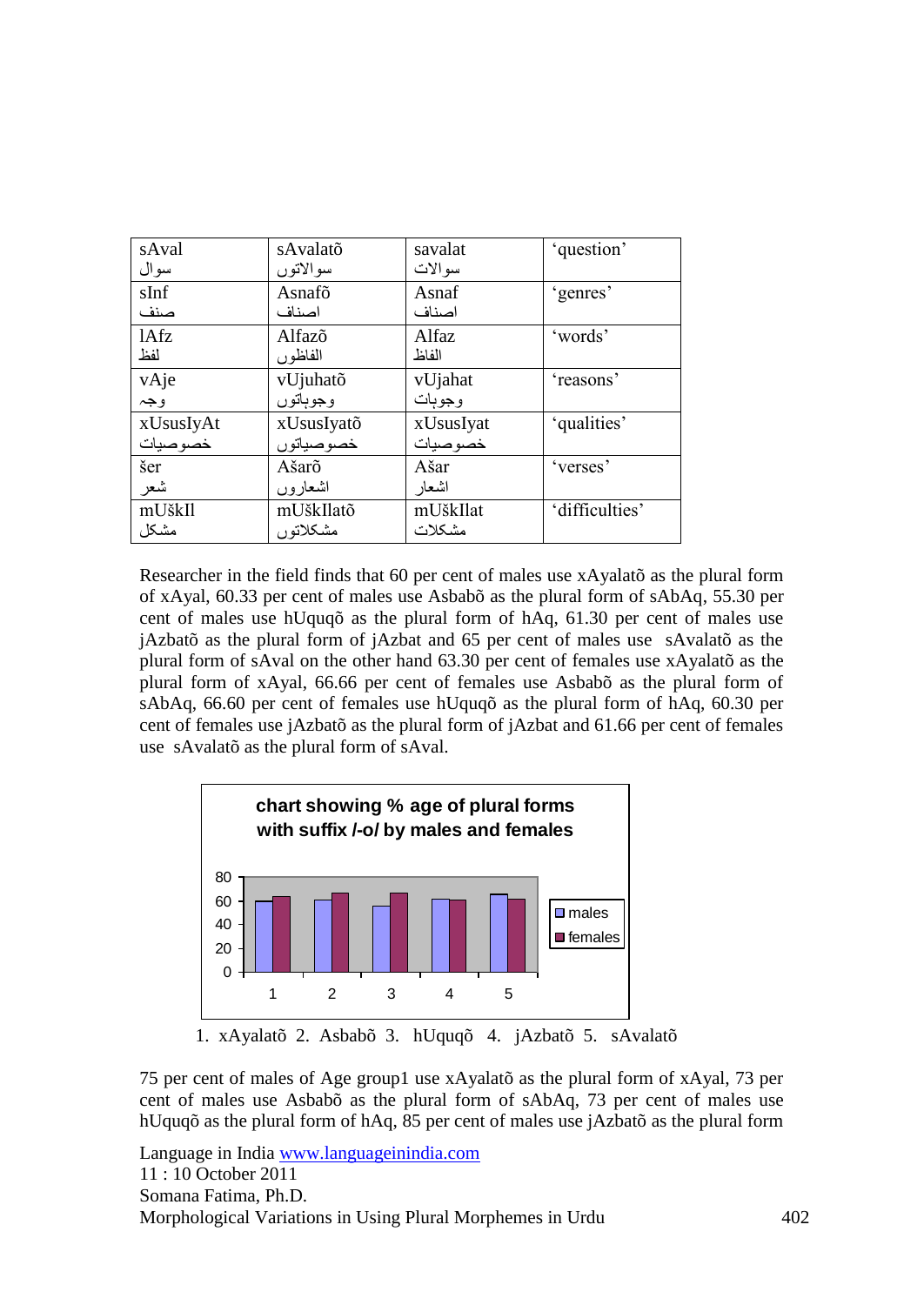of jAzbat and 89 per cent of males use sAvalatõ as the plural form of sAval on the other hand 82 per cent of females of Age group1 use xAyalatõ as the plural form of xAyal, 89 per cent of females use Asbabõ as the plural form of sAbAq, 90 per cent of females use hUquqõ as the plural form of hAq, 75 per cent of females use jAzbatõ as the plural form of jAzbat and 79 per cent of females use sAvalatõ as the plural form of sAval.



60 per cent of males of Age group2 use xAyalatõ as the plural form of xAyal, 62 per cent of males use Asbabõ as the plural form of sAbAq, 63 per cent of males use hUquqõ as the plural form of hAq, 64 per cent of males use jAzbatõ as the plural form of jAzbat and 69 per cent of males use sAvalatõ as the plural form of sAval on the other hand 71 per cent of females of Age group2 use xAyalatõ as the plural form of xAyal, 72 per cent of females use Asbabõ as the plural form of sAbAq, 69 per cent of females use hUquqõ as the plural form of hAq, 65 per cent of females use jAzbatõ as the plural form of jAzbat and 64 per cent of females use sAvalatõ as the plural form of sAval.

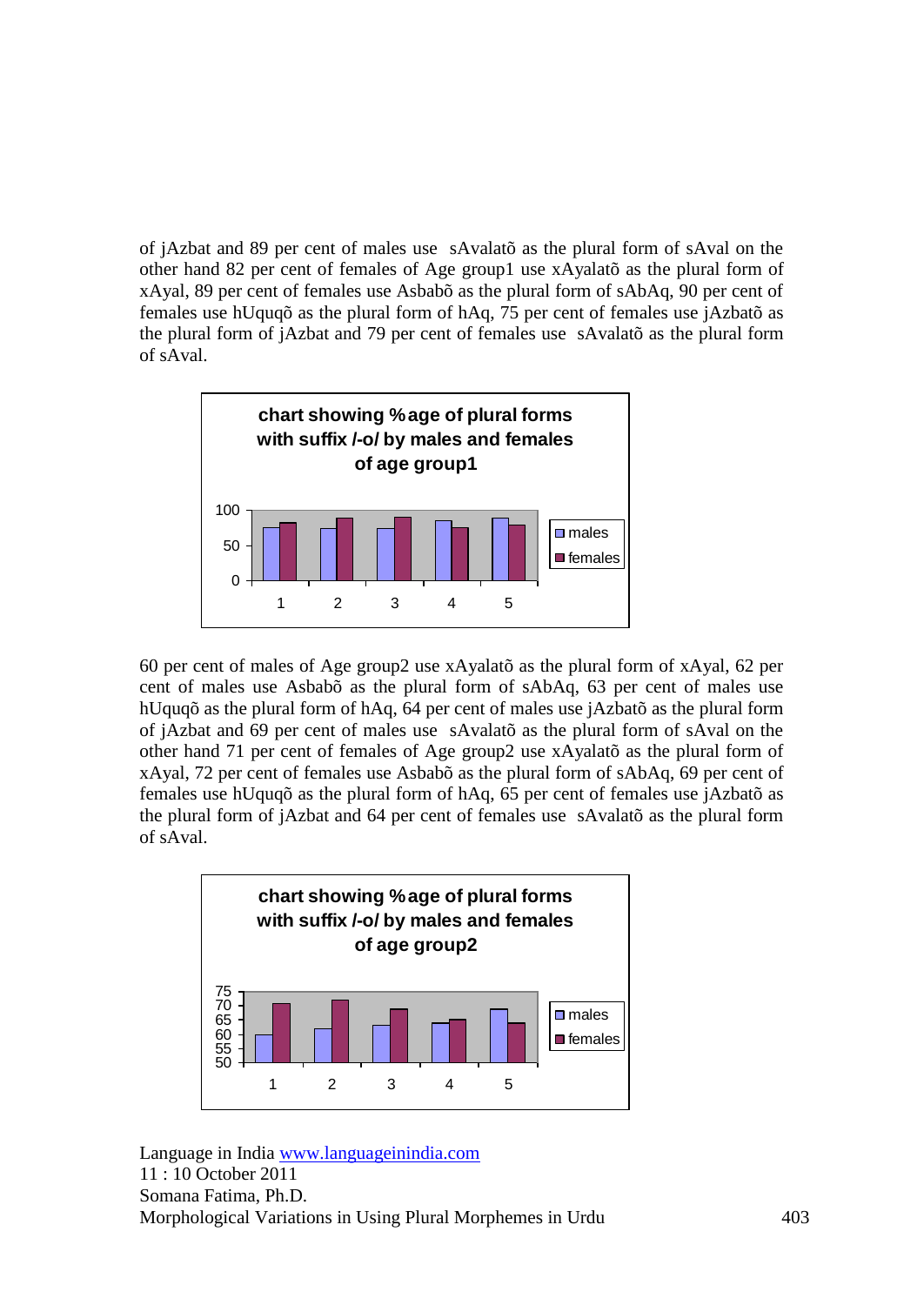45 per cent of males of Age group3 use xAyalatõ as the plural form of xAyal, 46 per cent of males use Asbabõ as the plural form of sAbAq, 30 per cent of males use hUquqõ as the plural form of hAq, 35 per cent of males use jAzbatõ as the plural form of jAzbat and 37 per cent of males use sAvalatõ as the plural form of sAval on the other hand 38 per cent of females of Age group3 use xAyalatõ as the plural form of xAyal, 39 per cent of females use Asbabõ as the plural form of sAbAq, 40 per cent of females use hUquqõ as the plural form of hAq, 41 per cent of females use jAzbatõ as the plural form of jAzbat and 42 per cent of females use sAvalatõ as the plural form of sAval.



## **3. Urdu speakers also do some other changes.** For example:

1. Suffixing of /-in/ to the singular forms in place of morphophonemic alternations. For instance in the:

| Urdu-Sg | <b>Urdu-Pl in use</b> | Urdu-Pl    | <b>Gloss</b> |
|---------|-----------------------|------------|--------------|
| šaIr    | sayrın                | šUAra      | poets        |
| شاعر    | شاعرين                | سعر<br>ا ع |              |

On the basis of the pattern, the plural of nazIr is nazrin means 'spectators'.

2. Suffixing of /-in/ to the singular forms in place of the suffix /-an/. For example

| Urdu-Sg | Urdu-Pl in use | <b>Urdu-Pl</b> | Gloss             |
|---------|----------------|----------------|-------------------|
| bIradAr | bIradArin      | bIradAran      | <i>'</i> brothers |
| بر ادر  | برادران        | بر ادر ان      |                   |

3. Suffixing of /-Iyat/ to the singular forms instead of morph-phonemic alternation as in the examples: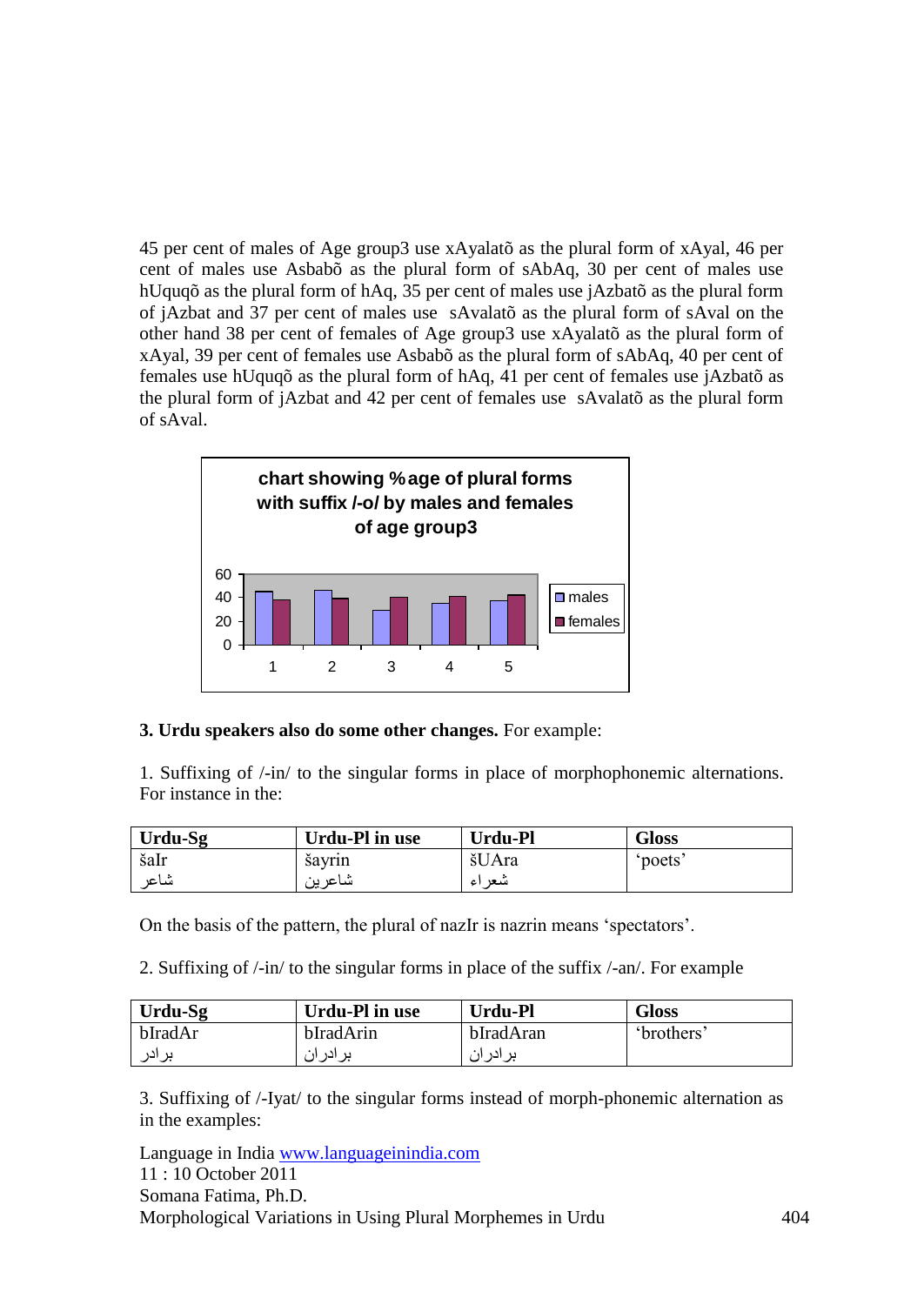| Urdu-Sg | Urdu-Pl in use | Urdu-Pl | <b>Gloss</b> |
|---------|----------------|---------|--------------|
| fauj    | faujIyat       | Afvaj   | 'armies'     |
| فو ج    | فوجيات         | افو اج  |              |
| mAnzAr  | mAnzArIyat     | mAnazIr | 'sceneries'  |
| منظر    | منظريات        | مناظر   |              |

On the basis of the pattern, the plural of ghAzal is ghAzAlIyat means 'ghazals'.

## 4. Use of /aIr/ and /aIq/ in plural forms

| Urdu-Sg | Urdu-Pl in use | Urdu-Pl | <b>Gloss</b> |
|---------|----------------|---------|--------------|
| vAzir   | vAzaIr         | vUzAra  | 'ministers'  |
| وزير    | وزائر          | وزراء   |              |
| sAbAq   | sAbaIq         | Asbaq   | 'lessons'    |
| سبق     | سنائة          | اسباق   |              |

On the basis of pattern, the plural of zAmir is zAmaIr and the plural of fArz is fAraIz.

**5. Use of nasalization in plural forms** which is not required at all. For example in words:

| Urdu-Sg | Urdu-Pl in use | Urdu-Pl | Gloss  |
|---------|----------------|---------|--------|
| nAGma   | nAGmě          | nAGmat  | 'songs |
| نغمہ    | نغم            | نغمات   |        |

On the basis of pattern, the plural of ghAzal is ghAzlě and plural of nAzm is nAzmě.

Some examples of plural words are:

| Urdu-Sg | <b>Urdu-Pl in use</b> | Urdu-Pl | <b>Gloss</b> |
|---------|-----------------------|---------|--------------|
| fArz    | fAraz                 | fAraIz  | 'duties'     |
| فرض     | فرائض                 | فرائض   |              |
| fArz    | AfArzat               | fAraIz  | 'duties'     |
| فرض     | افر اضات              | فرائض   |              |
| qanun   | qAvanun               | qAvanin | 'laws'       |
| قانون   | قوانون                | قوانين  |              |
| vAzir   | vAziran               | vUzAra  | 'ministers'  |
| وزير    | وزيران                | وزراء   |              |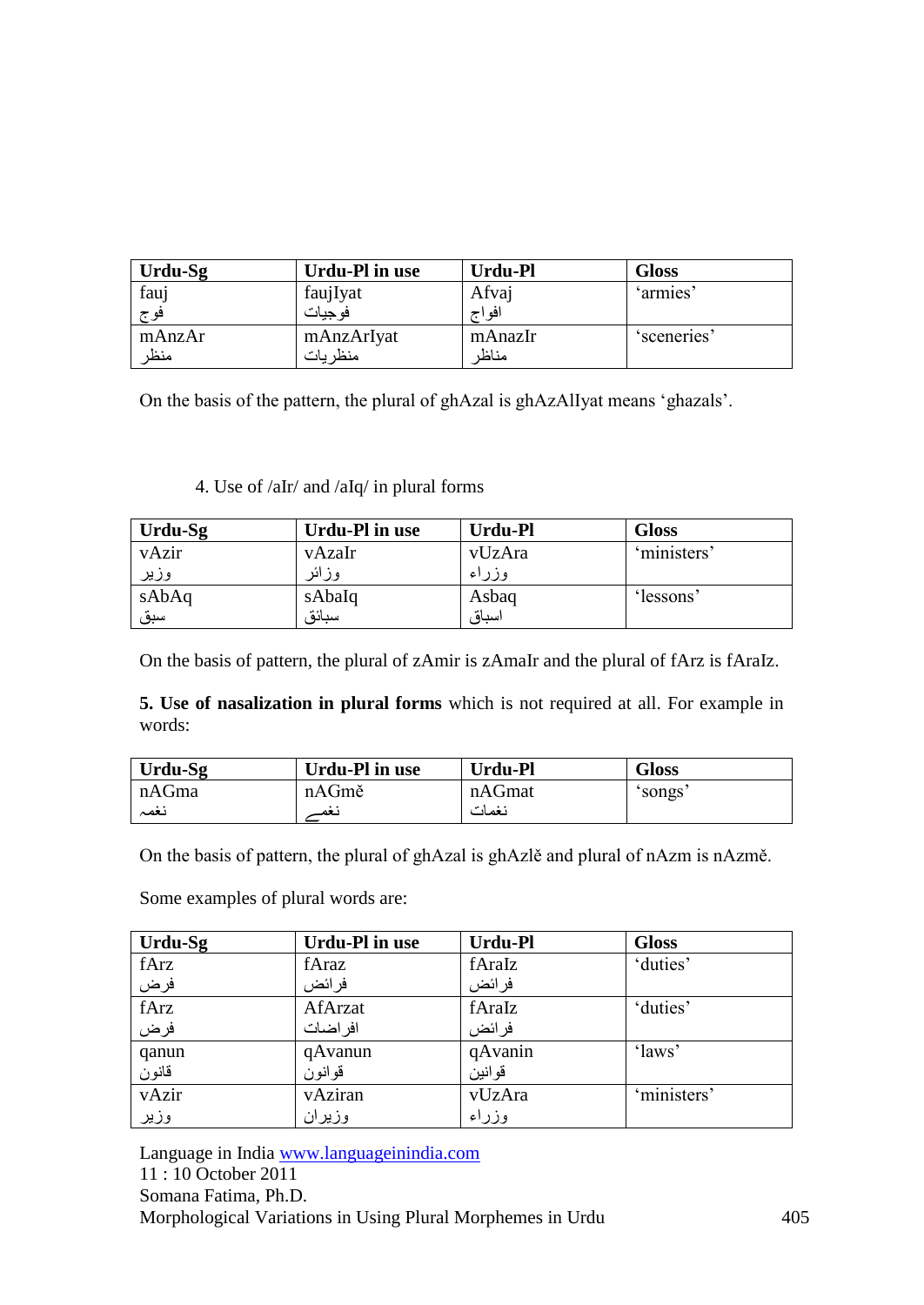| hAzar | hAzarhan | hAzarha | 'thousands' |
|-------|----------|---------|-------------|
| ہر ار | ہزاراں   | ہزارہا  |             |
| šaIr  | šavra    | šUAra   | 'poets'     |
| شاعر  | شوراع    | شعر اء  |             |
| šher  | šera     | Ašar    | verses      |
| شعر   | شعر      | اشعار   |             |

Instead of these types of different pluralisations by the Urdu speakers in the field, researcher in the field finds that the respondents use fAraz and AfArzat in place of fAraIz as the plural of word fArz means 'duties', qAyanun in place of qAvanin as the plural of word qanun means 'lawa', vAziran in place of vUzAra as the plural of word vAzir means 'minister', hAzarhan in place of hAzarha as the plural of hAzar means 'thousands', šavra in place of šUAra as the plural of saIr means 'poets' and šera in place of Ašar as the plural of šer means 'verses'. The statistical data of these types of pluralisation is not given in this work because very few people use these types of pluralisation in their day to day life.

#### **NOTES**

========================================================

- 1. Age group 1 is from 15-25 years, Age group 2 is from 26-40 and Age group 3 is from 41-60 years
- 3. U stands for Urdu and FU stands for Field Urdu.

========================================================

#### **REFERENCES**

Beg, M. A. 1988. **Study of Social Class Differences in the Use of Consonant Clusters in Urdu**. M. Phil. Dissertation. Department of Linguistics. Aligarh; A.M.U. (unpublished).

Beg, M. K. A. 1966. **Sociolinguistics Perspective of Hindi and Urdu in India**. New Delhi: Bahri Publications.

Beg, M. K. A. 1988. **Urdu Grammar: History and Structure.** New Delhi: Bahri Publications.

================================================================

#### **SOMANA FATIMA, PH.D.**